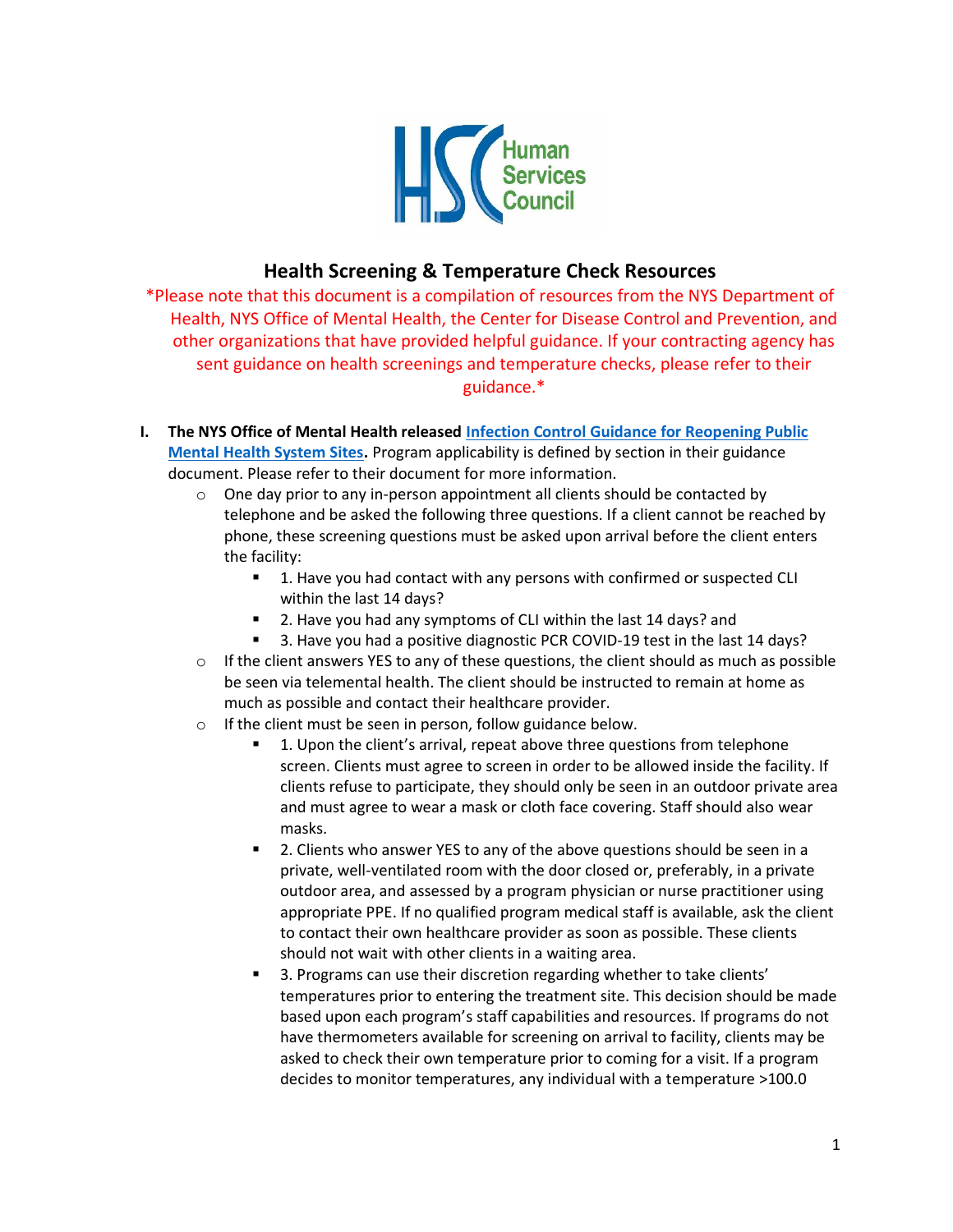should be given a mask and instructed to return home and contact their healthcare provider.

- 4. All clients should wear a mask or cloth facial covering while in the facility. If the client does not bring a cloth facial covering, staff should provide the patient with a disposable surgical mask to wear throughout the visit.
- $\circ$  Staff undergo temperature monitoring and symptom checks upon arrival to work and at least every 12 hours while at work, and self-monitor (i.e. take temperature, assess for symptoms) twice a day when at home;
- o Staff members may use their own home thermometers to check their own temperatures; they are considered to have a fever if their temperature is over 100.0 degrees; If programs have infrared thermometers available, then staff temperatures may be checked using facility thermometers.
- II. **The NYS DOH released [Interim Guidance for Child Care and Day Camp Programs During the](https://www.governor.ny.gov/sites/governor.ny.gov/files/atoms/files/Child_Care_Daycamps_Detailed_Guidelines.pdf)  [Covid-19 Public Health Emergency.](https://www.governor.ny.gov/sites/governor.ny.gov/files/atoms/files/Child_Care_Daycamps_Detailed_Guidelines.pdf) They also have a [summary sheet with mandated](https://www.governor.ny.gov/sites/governor.ny.gov/files/atoms/files/Childcare_and_Summer_Camps_Summary.pdf)  [requirements and best practices.](https://www.governor.ny.gov/sites/governor.ny.gov/files/atoms/files/Childcare_and_Summer_Camps_Summary.pdf)** Please refer to those documents for more information.
	- $\circ$  All owners/operators of child-care and day camp programs should stay up to date with any changes to state and federal requirements related to child-care program and summer day camp entities and incorporate those changes into their operations. This guidance is not intended to replace any existing applicable local, state and federal laws, regulations and standards.
	- $\circ$  Any time that counselors are fewer than 6 feet from each other or interacting with children/campers, they must wear a face covering.
	- $\circ$  The size of the groups must be limited to no more than 10 children/campers (not including employees/staff), and to ensure that employee and children/camper groupings are as static as possible by having the same group of children/campers stay with the same staff whenever and wherever possible.
	- $\circ$  Implement mandatory health screening assessment (e.g. questionnaire, temperature check) for employees, visitors (e.g. contractors, vendors), and children/campers, either directly or through their parent/guardian.
	- $\circ$  The screening can be performed remotely (telephone, electronic survey) before the individual reports to the child care or day camp program, to the extent possible; or may be performed on site.
	- $\circ$  For children/campers arriving to a program via bus transportation and for employees who provide supervision on the bus, screening must be completed prior to boarding the bus, where feasible.
	- o Screening should be coordinated to prevent individuals from intermingling in close or proximate contact with each other prior to completion of the screening.
	- $\circ$  At a minimum, screening must be completed using a questionnaire that determines whether the individual has:
		- (a) knowingly been in close or proximate contact in the past 14 days with anyone who has tested positive for COVID-19 or who has or had symptoms of COVID-19;
		- (b) tested positive for COVID-19 in the past 14 days; and/or
		- (c) has experienced any symptoms of COVID-19 in the past 14 days.
	- $\circ$  Require employees to make visual inspections of children/campers, throughout the day, for signs of potential COVID-19 illness which could include flushed cheeks, rapid breathing or difficulty breathing (without recent physical activity), fatigue, or extreme fussiness.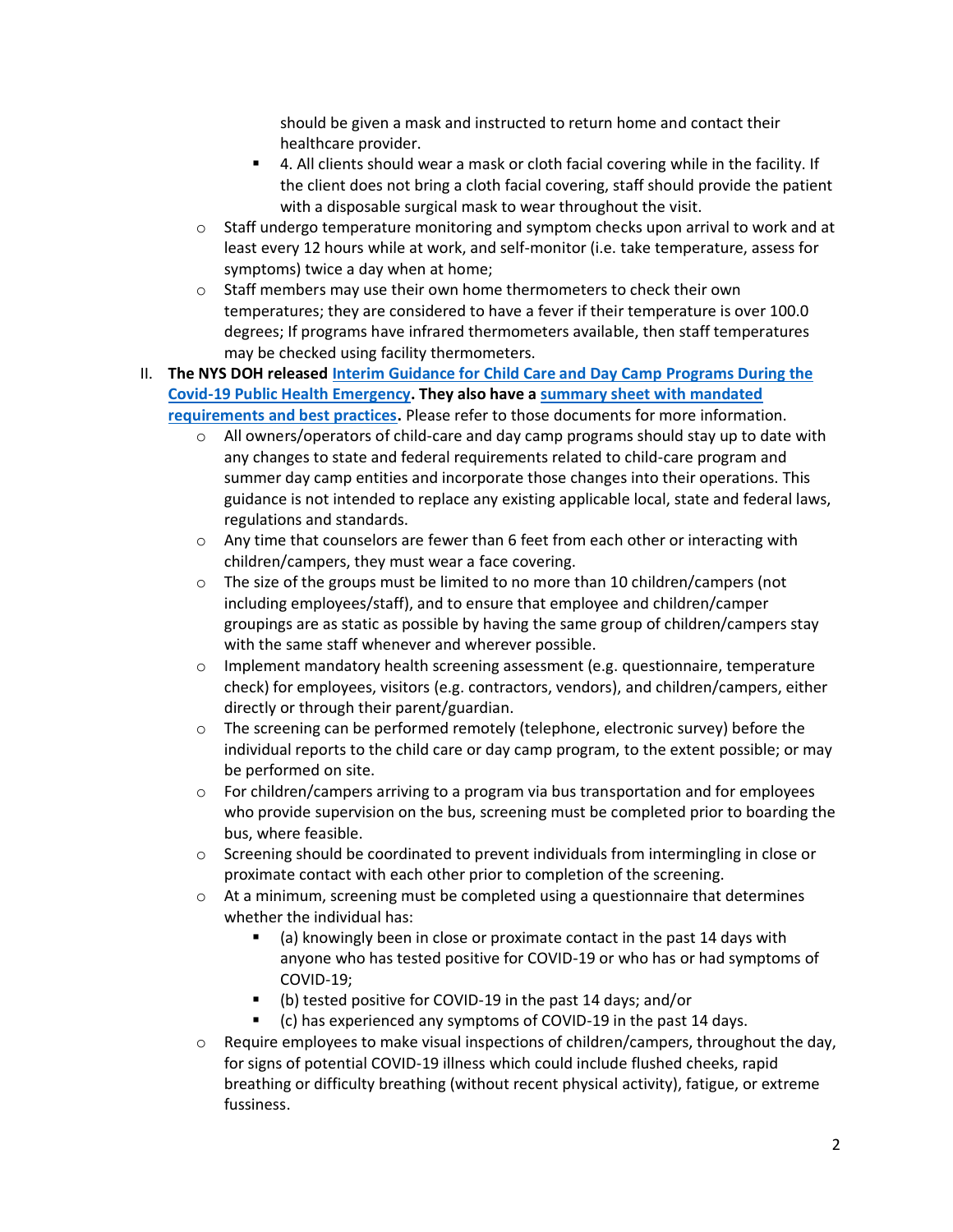- $\circ$  In addition to the screening questionnaire, daily temperature checks may also be conducted per U.S. Equal Employment Opportunity Commission or DOH guidelines. Responsible Parties are prohibited from keeping records of employee health data (e.g. temperature data).
- $\circ$  Ensure that any personnel performing screening activities, including temperature checks, are appropriately protected from exposure to potentially infectious individuals seeking to enter the site. Personnel performing screening activities should be trained by employer-identified individuals who are familiar with CDC, DOH, and OSHA protocols. Screeners should be provided and use PPE, including at a minimum, a face mask, and may include gloves, a gown, and/or a face shield.
- **III. The NYS Department of Health release[d Interim Guidance for Office-Based Work During the](https://www.governor.ny.gov/sites/governor.ny.gov/files/atoms/files/offices-interim-guidance.pdf)  [Covid-19 Public Health Emergency.](https://www.governor.ny.gov/sites/governor.ny.gov/files/atoms/files/offices-interim-guidance.pdf) They also have a [summary sheet with mandated](https://www.governor.ny.gov/sites/governor.ny.gov/files/atoms/files/OfficesSummaryGuidelines.pdf)  [requirements and recommended best practices.](https://www.governor.ny.gov/sites/governor.ny.gov/files/atoms/files/OfficesSummaryGuidelines.pdf)** Please refer to those documents for more information.
	- $\circ$  Implement mandatory daily health screening practices of their employees and, where practicable, visitors, but not mandated for delivery personnel. At a minimum, the health screening should determine whether the employee has:
		- (a) knowingly been in close or proximate contact in the past 14 days with anyone who has tested positive for COVID-19 or who has or had symptoms of COVID-19;
		- (b) tested positive for COVID-19 in the past 14 days; and/or
			- (c) has experienced any symptoms of COVID-19 in the past 14 days.
				- Tip from [Cozen O'Connor](https://www.cozen.com/news-resources/publications/2020/potential-pitfalls-of-temperature-screenings): Employers should create written policies that specifically outline the temperature and health screening requirements that will be implemented throughout the pandemic. The policy should provide employees with an explanation of the temperature screening process and the purpose underlying such a policy (ensuring the safety and health of employees in the workplace) and should inform the employees of the location of the screening, and of the potential consequences of the screening (i.e., that employees registering a temperature of 100.4 degrees or higher and/or experiencing other symptoms of COVID-19 will be sent home and not be allowed to return to the workplace until certain conditions are satisfied) as recommended by the CDC or the employee's health care provider.
	- $\circ$  Screenings could be performed remotely (telephone, electronic survey) before the employee or visitor reports to the office, or may be performed on site.
	- $\circ$  Onsite Screenings should be coordinated to prevent employees or visitors from intermingling in close contact with each other prior to completion of the screening. Allow for adequate social distancing while individuals queue for screening and/or building entry.
		- **EXECT:** Tip from [the National Law Review:](https://www.natlawreview.com/article/temperature-screening-new-guidance-cdc-faqs-and-best-practices) They recommend that employers compensate employees for any time spent waiting to be screened and participating in the screening process in order to comply with the Fair Labor Standards Act ("FLSA") and state wage and hour laws.
		- Tip from [Morgan, Brown & Joy:](https://www.morganbrown.com/legal-update/client-alert-what-employers-should-know-about-employee-temperature-checks/) They recommend that employers should not pick and choose who to test; rather every employee entering the workplace, every day, should be tested. Testing should be administered on a nondiscriminatory basis.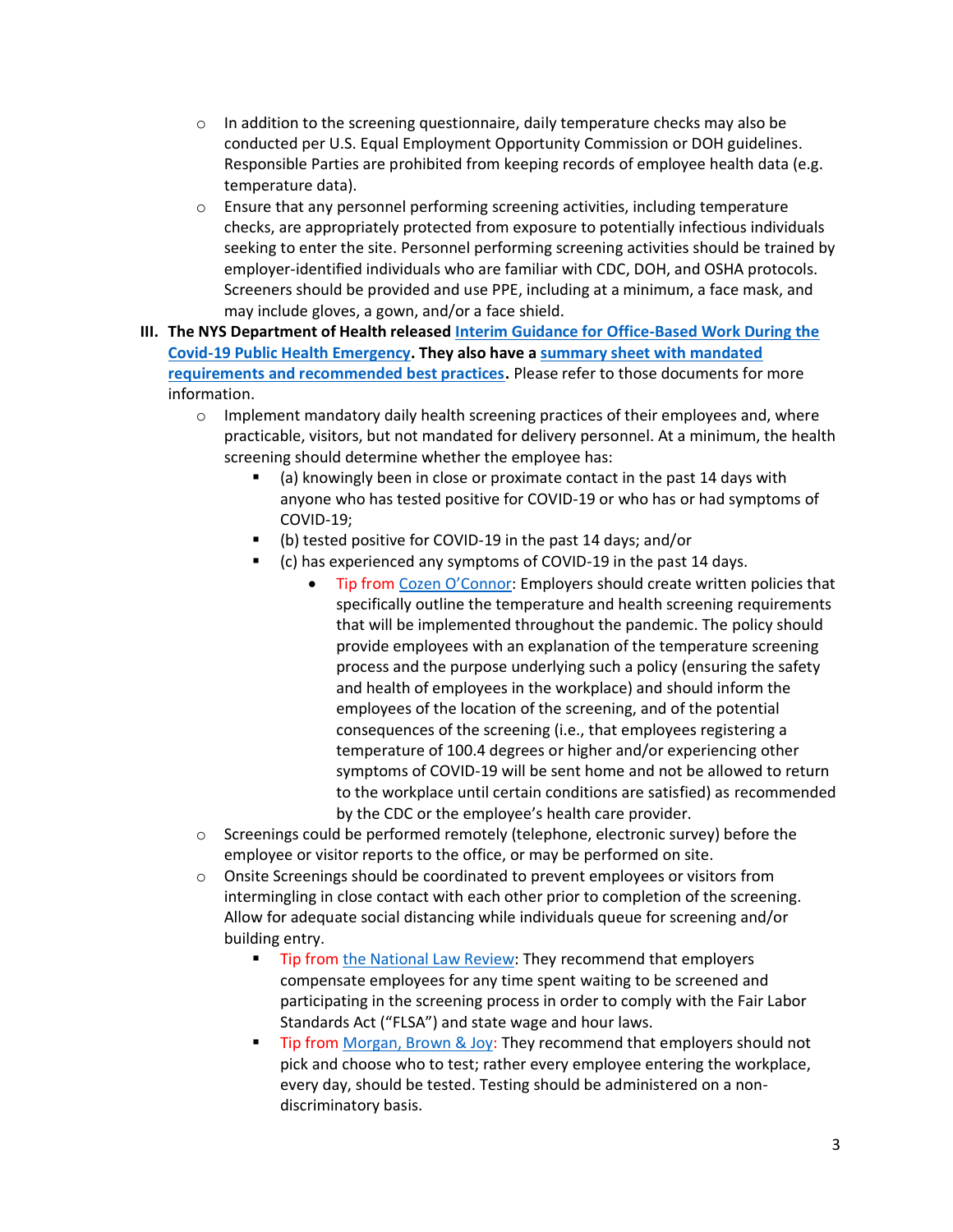- $\circ$  In addition to the screening questionnaire, daily temperature checks may also be conducted per U.S. Equal Employment Opportunity Commission or DOH guidelines.
- $\circ$  Responsible Parties are prohibited from keeping records of employee health data (e.g. temperature data).
- $\circ$  Responsible Parties must review all employee and visitor responses collected by the screening process on a daily basis and maintain a record of such review.
	- Tip from [Cozen O'Con](https://www.cozen.com/news-resources/publications/2020/potential-pitfalls-of-temperature-screenings)nor: They recommend that if employers do not log the exact temperature at all, they can record the time the employee was tested, the employee's name, and that the employee registered a fever because of employees' privacy rights.
	- Tip from [the EEOC:](https://www.eeoc.gov/wysk/what-you-should-know-about-covid-19-and-ada-rehabilitation-act-and-other-eeo-laws?utm_content=&utm_medium=email&utm_name=&utm_source=govdelivery&utm_term=) The ADA requires all medical information about a particular employee be stored separately from the employee's personnel file, thus limiting access to this confidential information.
	- Tip from [the National Law](https://www.natlawreview.com/article/temperature-screening-new-guidance-cdc-faqs-and-best-practices) Review: They recommend that employers consider how to best protect the privacy of those employees who are found to have an elevated temperature and need to be sent home (e.g., allowing for an inconspicuous exit, private screening, drive-through screening, etc.).
- $\circ$  Personnel performing screening activities should be trained by employer-identified individuals who are familiar with CDC, DOH, and OSHA protocols. Screeners should be provided and use PPE, including at a minimum, a face mask, and may include gloves, a gown, and/or a face shield.
	- Tip from [the National Law Review:](https://www.natlawreview.com/article/temperature-screening-new-guidance-cdc-faqs-and-best-practices) They recommend that screeners should be trained on how to safely complete temperature screens, the proper use and disposal of PPE, and maintaining employee privacy. They recommend that screeners sign a document establishing the protocol, requiring confidentiality of employee medical information, and confirming that the individual has been informed of and consents to the risks of serving as a screener.
- **IV. [The CDC](https://www.cdc.gov/coronavirus/2019-ncov/community/general-business-faq.html)** suggested 3 methods of administering temperature checks**:** 
	- $\circ$  Reliance on Social Distancing: Ask employees to take their own temperature either before coming to the workplace or upon arrival at the workplace. Upon their arrival, stand at least 6 feet away from the employee and:
		- Ask the employee to confirm that their temperature is less than 100.4° F  $(38.0^{\circ}$  C), and confirm that they are not experiencing coughing or shortness of breath.
		- Make a visual inspection of the employee for signs of illness, which could include flushed cheeks or fatigue.
		- Screening staff do not need to wear personal protective equipment (PPE) if they can maintain a distance of 6 feet.
	- o Reliance on Barrier/Partition Controls: During screening, the screener stands behind a physical barrier, such as a glass or plastic window or partition, that can protect the screener's face and mucous membranes from respiratory droplets that may be produced when the employee sneezes, coughs, or talks. Upon arrival, the screener should wash hands with soap and water for at least 20 seconds or, if soap and water are not available, use hand sanitizer with at least 60% alcohol. Then:
		- Make a visual inspection of the employee for signs of illness, which could include flushed cheeks or fatigue.
		- Conduct temperature and symptom screening using this protocol:
		- Put on disposable gloves.